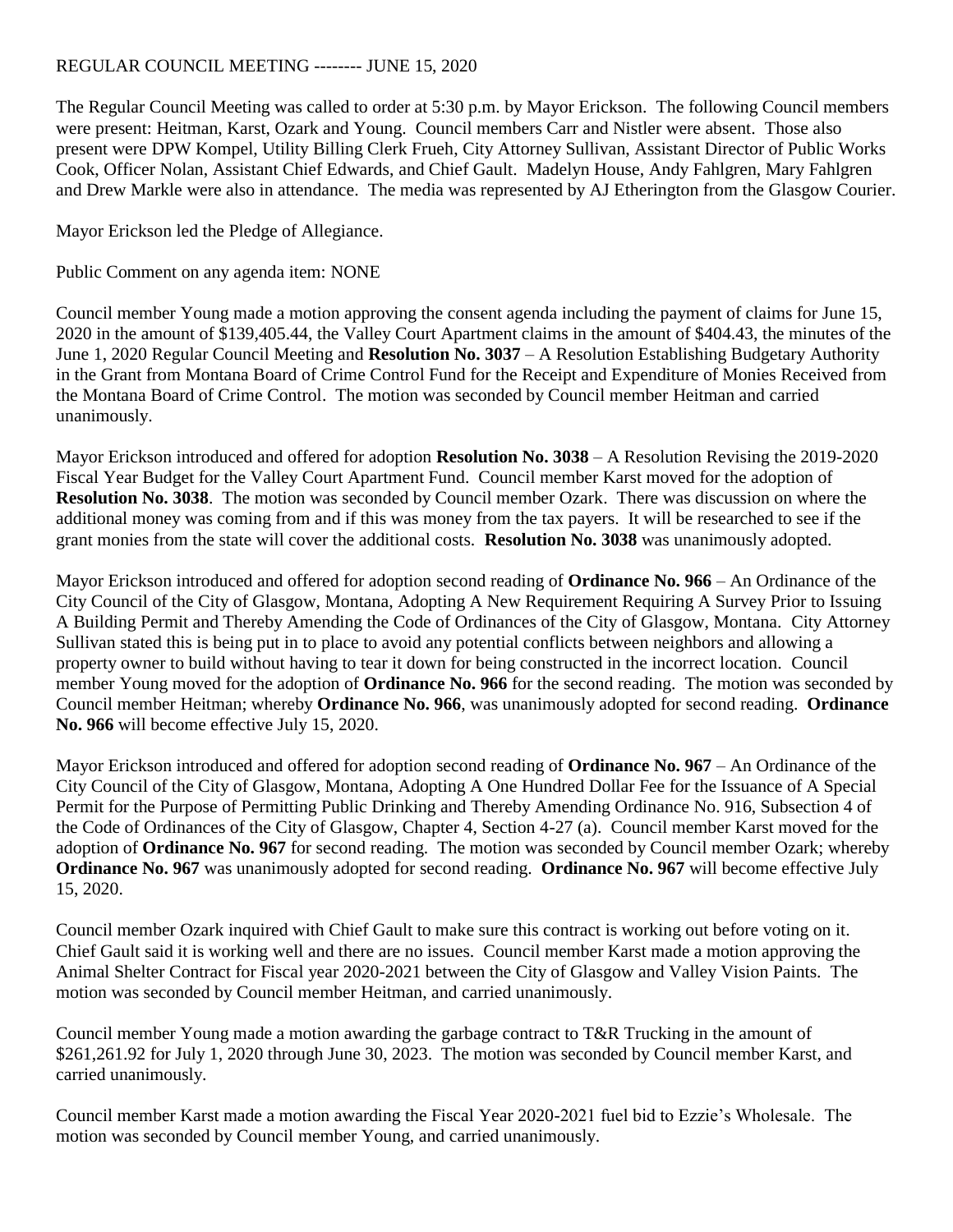Council member Young made a motion to appoint Madelyn House to the Library Board for a five (5) year term effective July 1, 2020. The motion was seconded by Council member Ozark, and carried unanimously.

City Attorney Sullivan said a municipality can sell equipment to an individual with a motion from the council and a 2/3rds vote. The minimum bid price was set at \$20,000.00 and the city did not receive any bids after advertising for it twice. DPW Kompel said that he has done some research on the larger equipment prices and those listed between \$30 and \$40,000.00 are not being sold. Council member Ozark made a motion to sell the Motor Grader to the individual from Roosevelt County for \$10,000.00. The motion was seconded by Council member Young, and carried unanimously.

Mayor Erickson stated that the issue of selling city park property will be on the next agenda since it was talked about in the council work session, but wasn't put on the agenda for this meeting. Council member Young made a motion to approve moving forward with constructing resolutions to put chickens and elections at large on the November General election. The motion was seconded by Council member Ozark, and carried unanimously. Mayor Erickson mentioned she spoke with Taryn at the Clerk and Recorder's office and she said the cost to the city to have the items on the ballot should be less than \$2,000.00.

Unfinished Business:

-Levee Safety Committee Report – NONE

-Update on GNDC noncompetitive grant – NONE

-Update on Status of Paperwork Filed for the City to be able to sell the City Property in the Shuland Addition (Park Property) – The quiet action title had not been filed because the court system was essentially shut down due to COVID-19 and will take about a year, but it is drafted and will be filed this week.

Mayor Erickson stated that Alicia is constructing a letter for our 52 delinquent water accounts and to let them know we are not shutting them off, but what their current account balance is. She will be meeting with the County Commissioners tomorrow to review the Interlocal Agreement for the Library and Scott Runningen to go over the wage compensation matrix program that has been approved by council. There will be a meeting Thursday morning in Robert's office with the police department to clarify enforcement roles and what the process needs to be regarding weedy lots.

Committee Reports: There were no reports for Water, Cemetery, or Insurance.

Mayor Erickson said she would like to schedule a Personnel Committee meeting to discuss a couple of issues. She will contact those on the committee to set up a date and time so agendas can be posted.

Chief Gault said the city has been awarded a grant from the Montana Board of Crime Control in the amount of \$29,305.00 to cover COVID-19 costs.

Council member Karst said an Ordinance Committee Meeting is scheduled for next Monday at 5:00 p.m.

Department Head Reports:

Chief Gault mentioned the department did interviews last Wednesday for the Victim Witness position and open police officer position; conditional offers have been given so he can start running a background check on them and once that is completed, he will come back to the council for approval to hire. He would also like a listing of the 1033 program equipment that has been sold so he can update his list.

Assistant Chief Edwards reported on the 126 calls for service in the past two (2) weeks.

Assistant Public Works Director Cook has added five (5) more projects to the curb and gutter program for a total of six (6); the contractor should be back to the area in October to get these completed. He has done an inventory of the shipping containers within the city limits and has started the weekly safety meetings again and hoping next month to get the safety committee working together again. He also reported that four (4) letters have been sent out regarding weedy lots.